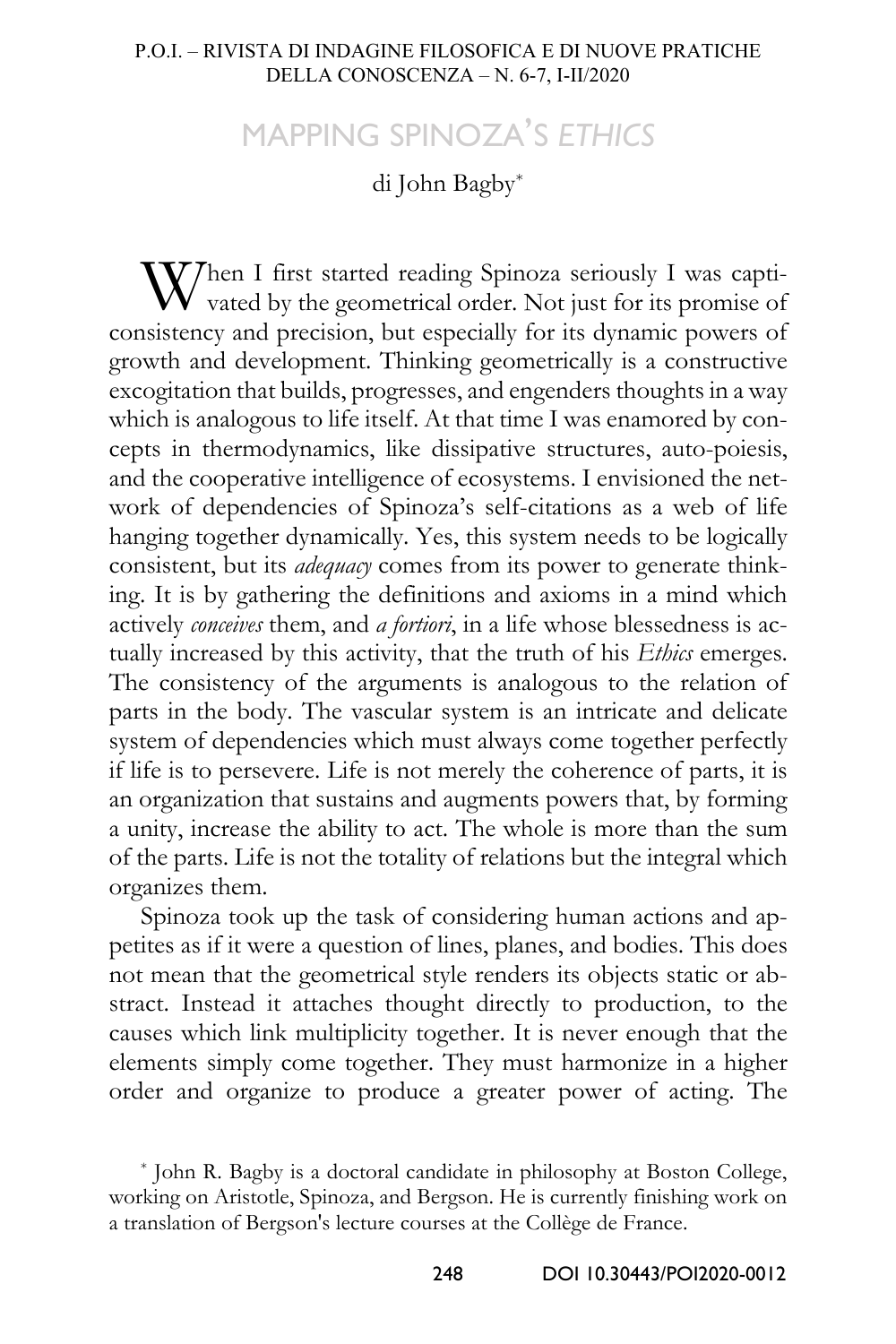geometrical order is a visible sign of this fundamental amplifying improvement of thought: truth is generated by a harmony of organization. Spinoza's use of the geometrical method is a joyous affirmation of the power of thinking. By dedication and persistent effort at improvement, one gains exponential returns on investments.

A basic insight of Spinoza's ethics is that two people working together equals 3 alone. It's not always an exact proportion, but the underlying axiom is that forces which harmonize, increase their power beyond the mere addition of two quantities: cooperation is greater than the sum of its parts.

This principle is evident in geometry. Take Spinoza's beloved example of the idea of a triangle. Knowledge of a triangle involves points and lines, but if we take points and lines on their own, we learn nothing about triangles. The formula of triangle is not a sum  $=$  lines  $+$  points. Neither is it the juxtaposition of lines and points. The triangle is greater than the sum of its parts. The formula of a triangle is that three angles equal two right angles. This is not something which we grasp in the image, a general type, or through categorization by resemblance, but is an ability to engender or conceive. The idea of a triangle emerges from the process of demonstrating its essence and properties. We cut up the triangle and measure its angles to find that they equal two right angles, or employ parallel lines. We repeat the operation on equilateral and various right triangles. We do not need to verify it on every possible triangle to *know* that it is the underlying principle of them all. Reason leads to an intuition greater than the sum of its ingredients.

The idea of a triangle afforded Spinoza another insight about the nature of thought. Thinking involves an affirmation which is an act of will. The affirmation of a triangle pertains to the essence of the idea of a triangle (2p49). This recognition of the intimate relation between will and idea applies, for Spinoza, to all singular volitions, and therefore to the activity of thinking *per se*. Thus we can move again from the parts to a greater whole, from a singular idea to the generation of adequate thinking itself.

Ultimately, humans are not really individuals, but parts of a greater whole. We are parts of a community and of nature itself. We are little better off than worms in the blood of some great unfathomable animal. Our greatest potential does not consist of amassing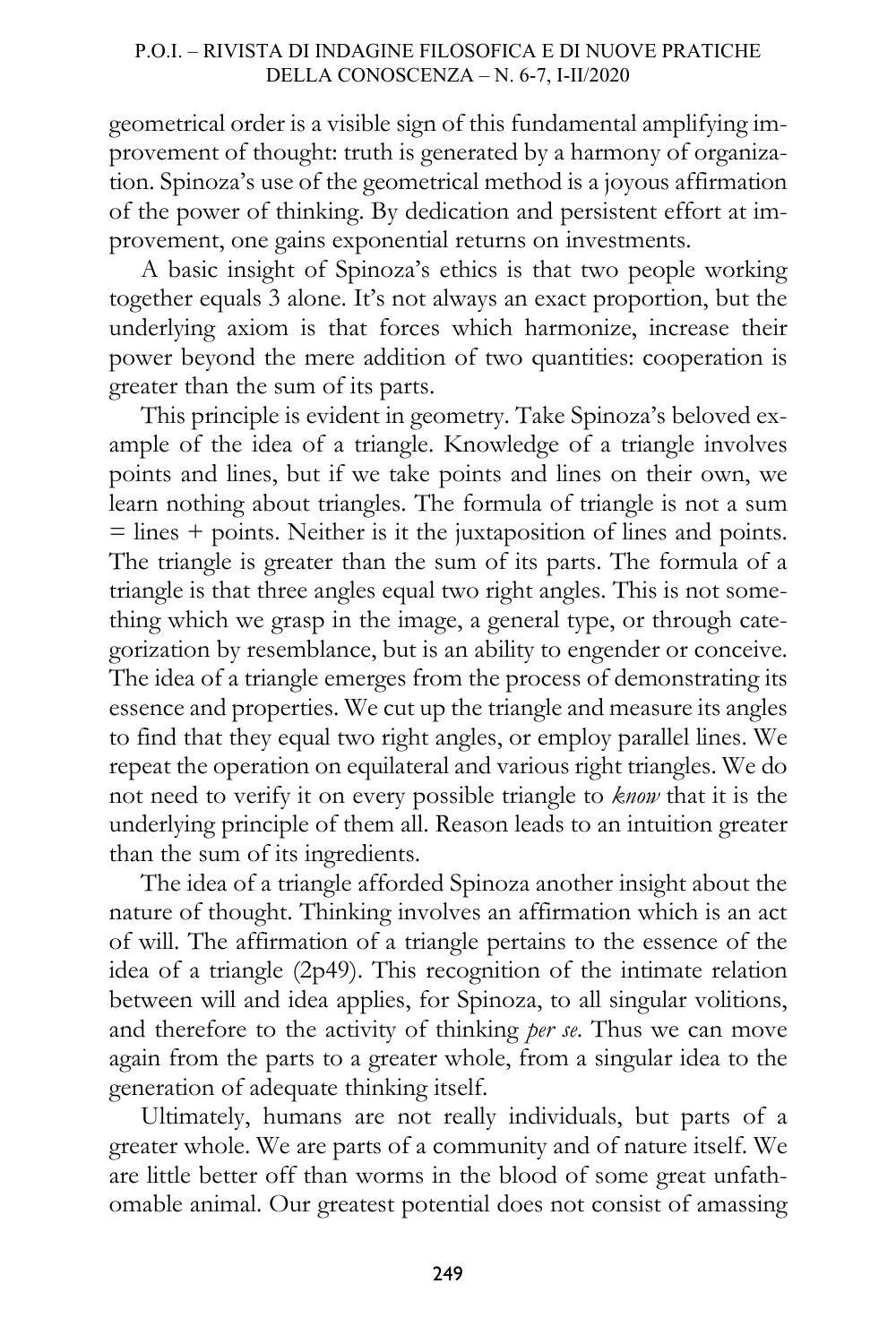## P.O.I. – RIVISTA DI INDAGINE FILOSOFICA E DI NUOVE PRATICHE DELLA CONOSCENZA – N. 6-7, I-II/2020

power as an individual, but in cooperation with others. Working together, we are elements whose integration is greater than the sum of the parts in isolation. For Spinoza, it is our knowledge of causes generative ideas—that must guide our political life. "The desire of well-doing, which is engendered by a life according to reason, I call morality." (4p37s). If the *Ethics* is capable of aiding in one's cultivation of reason and even in the improvement of society, what greater gift could we be given—as creatures who's striving for improvement must proceed in an orderly manor—than detailed instructions by which to navigate the sublime peaks of life's truths?

It was the intricacy of the geometric order which I most desired to see arrayed in its overwhelming complexity—admittedly my initial motivations were for spectacle and wonder. Later this enthusiasm grew into a clearer concept of a useful tool for scholarship. The project began when Jean-Luc Solère, in a seminar at Boston College, asked if anyone had considered digitally mapping Spinoza's citations. After sharing my vision with him, we applied for an exploratory grant, which we received in 2015, to construct a map on a public platform (still available at metamaps.cc/maps/1516). After completing this project, and with proof of concept, we applied for an ATIG grant, from Boston College, to create the stand alone website, ethica.bc.edu, which we completed in 2018 with the help of programmers Calvin Morooney and Ben Shippee. This included many advancements, such as the hyperlinked Latin dictionary via Perseus Project and the "tree view" (shown below). One can now journey through the inimitably intricate veins of Spinoza's colossal achievement of philosophical ingenuity.